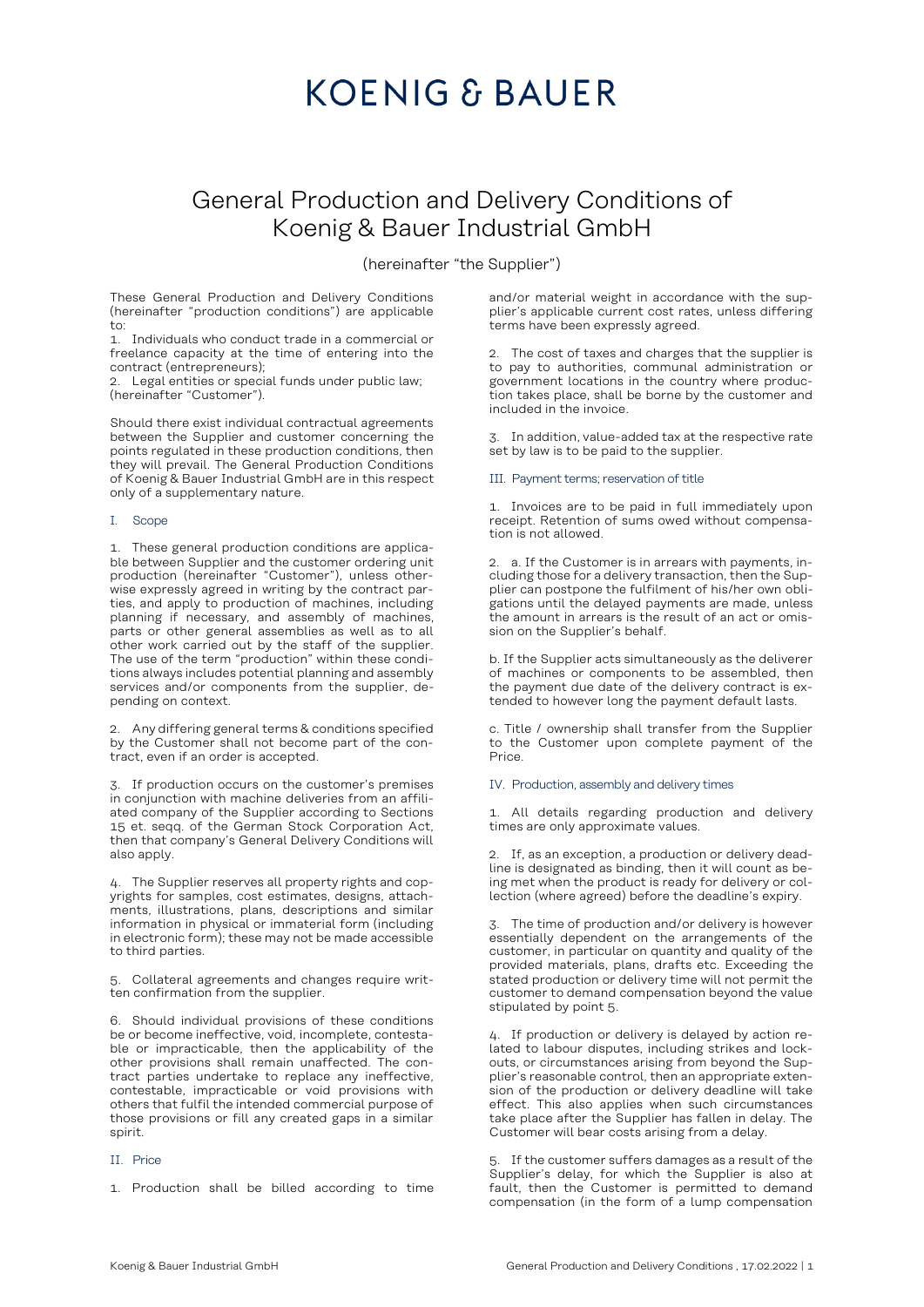## **KOENIG & BAUER**

amount (*pauschalisierter Schadensersatz*)). This sum amounts to 0.5% for every further completed week after a grace period of 2 consecutive weeks, however the total sum may not exceed 5% of the respective price for the part of the contracted project being assembled by the Supplier, the part which cannot be used in time as a result of the delay. Subject to the exceptions under Section VIII. ("Limitation of Liability") Customer shall not be entitled to any further damages due to delay of the The Supplier shall be entitled to evidence lower damage at the Customer's.

#### V. Risk assumption, delivery

1. The Customer assumes the risk associated with the product, i.e. of damage or deterioration of the product at the manufacturing location.

2. Irrespective of point 1 in this paragraph, delivery shall occur ex works at the business address of the Supplier's respective manufacturing location according to Incoterms® 2010, which will be given to the Customer two weeks after ordering at the latest.

VI. Acceptance of the assembled machine, assembly or components

1. The Customer is obliged to accept to the product as soon as he/she has been notified of its completion and any contractually obliged testing of the assembled product has taken place.

2. If the product proves not to be in accordance with the contract, then the Supplier is obliged to repair any defects at his/her own costs. This does not apply if the defect is irrelevant to the interests of the Customer or arises from a circumstance attributable to the Customer. If an insignificant defect is present, the customer cannot refuse acceptance if the Supplier expressly recognises his/her obligation to repair the defect.

3. The Customer is to confirm the orderly operation of the product with the Supplier or his/her representative in writing, using a form intended for this as appropriate.

4. If the acceptance is delayed due to no fault of the Supplier, then acceptance will be considered as successful after the expiry of two weeks after the Supplier providing notice about the completion of the product.

5. Through acceptance the service will be considered as accepted and fulfilled according to contract.

#### VII.Warranty

1. To the exclusion of all other claims of the Customer and Subject to Section VIII. ("Limitation of Liability") , the Supplier warrants to rectify any defects in the product. The way of rectification (repair or replacement) remains the choice of the Supplier.

2. The Customer must notify the Supplier immediately of any defect uncovered by him and determine an appropriate deadline for repairing said defect.

3. If the repair of the defect fails definitely, the Customer can demand a reduction of the contract price. The Customer is only entitled to withdraw from the Contract if the product remains demonstrably of no interest to the customer and the defect is not insignificant.

4. The Supplier's warranty obligation does not exist if the defect is insignificant for the interests of the Customer and a rectification would only be possible using unreasonable efforts on Supplier's side or if the defect derives from circumstances attributable to the Customer.

5. The warranty does not cover damages incurred for the following reasons:

Natural wear, erroneous or insufficient maintenance, use of inappropriate consumables , non-adherence the operating manual as well as any other reasons which the Supplier is not responsible for.

6. If a production component supplied by the Supplier is damaged during production work and the Supplier due to the fault of the Supplier, then he/she must return it to operating condition at his/her own costs.

#### VIII. Limitation of liability

1. The Supplier shall not be liable for defects arising from circumstances for which the Customer or his/her agents are responsible.

2. The Supplier's liability is excluded if the Customer's staff or third parties on behalf of the Customer modify the product or perform repairs without permission from the Supplier.

3. The Supplier shall be liable for damages that did not occur to the delivery item itself - regardless of what legal grounds there may be  $-$  only

a. in the case of intent,

b. in the case of gross negligence,

c. in the case of culpable injury to life, limb, or health,

d. in the case of defects that the Supplier fraudulently failed to disclose,

e. within the framework of a promise of a guarantee, f. in the case of defects of the delivery item, insofar as the Supplier is liable for personal injury or property damage for privately used items according to the Product Liability Act.

If there is a proven culpable violation of material contractual obligations (i.e. obligations characterizing the contract and upon which the Customer can reasonably rely) then the Supplier shall also be liable in the case of the gross negligence and in the case of slight negligence, but in the latter case to an extent limited to the damages typically and reasonably foreseeable for this type of contract.

Further claims are excluded.

A liability exclusion or liability limitations to the benefit of the Supplier also apply to the employees, representatives, and auxiliary agents of the Supplier.

#### IX. Limitation period

All claims from the Customer, irrespective of their legal grounds, expire after 12 months at the latest. For warranty claims, the time of the declaration of readiness for acceptance is the determining date. For claims according to Section VIII. ("Limitation of Liability"), Sub-Section 33 lit. a) through to e), the statutory limitation periods under applicable law shall apply.